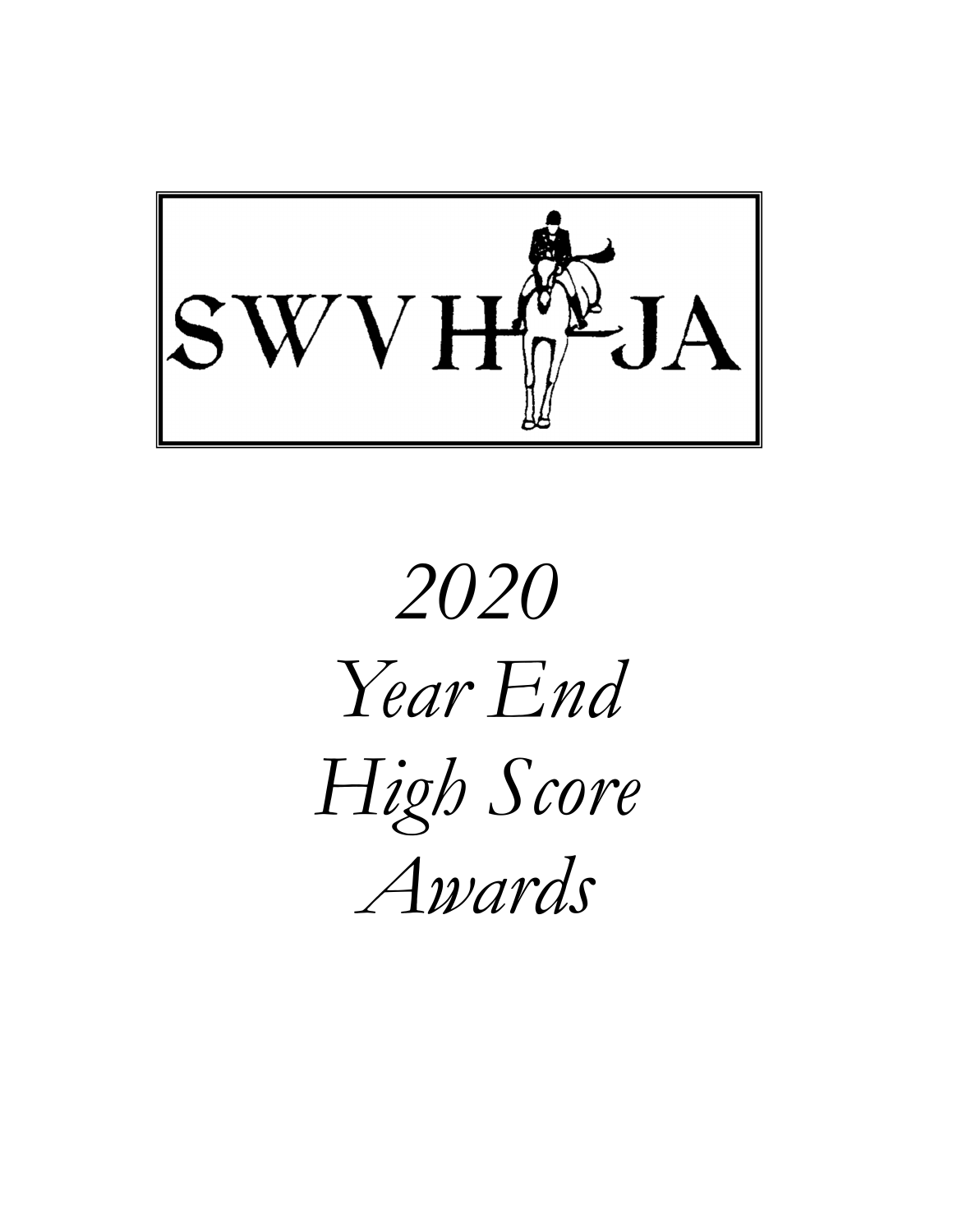## Green Hunter ~ the 'Smooth Style Perpetual Trophy' Donated by Mr. and Mrs. Thomas Ginaven

| Champion | True Balou              | Nicole Roberts         | R: Anneliesa King |
|----------|-------------------------|------------------------|-------------------|
| Reserve  | Devon                   | Brittany Jacobs        |                   |
| Third    | Oscar Van De Diepenbeek | Gordon Reistrup        | Owner/rider       |
| Fourth   | Cue the Confetti        | Emily Easton           | Owner/rider       |
| Fifth    | Skippa 'Lil Asset       | <b>Brittany</b> Jacobs |                   |
| Sixth    | Franklin                | <b>Esters Sims</b>     |                   |
| Seventh  | Chambers Bay            | Langhorne Wilson       |                   |
| Eighth   | Tickle the Ivories      | Brittany Jacobs        |                   |
| Ninth    | Fee Fie Foe             | Olin Armstrong         | Owner/rider       |
| Tenth    | Phly With Me BC         | Caroline Light         |                   |

## Small/Medium Pony Hunter ~ the 'Windswept Stables Trophy, in Memory Cowboy'

| Champion | Ratatouille                | Rebecca F. Smith       |              |
|----------|----------------------------|------------------------|--------------|
| Reserve  | Hidden Springs Last Dance  | Lydia Nelson           | Owner/rider  |
| Third    | The Doctor                 | <b>Brittany</b> Jacobs | R: Anna Lucy |
| Fourth   | Evening in Paris           | Windy Springs Farm     |              |
| Fifth    | Overlook's Outlook         | Mane Top Stables       |              |
| Sixth    | Heartland                  | Henry Lesko            | Owner/rider  |
| Seventh  | Hidden Spring's Tango      | Dianne Randolph        |              |
|          |                            | Ardmore Equestrian     |              |
| Eighth   | Popcorn                    | Center                 |              |
| Ninth    | Diamonds and Pearls        | Henry Lesko            | Owner/rider  |
| Tenth    | Animal Crackers in my Soup | <b>Esther Phillips</b> |              |

#### Donated by Patti Landes

## Children's/Adult Jumper ~ the 'Hope He's Gold Challenge Trophy' Donated by the Michael Morris family

| Champion | Knight Hill            | Anna Szefc       | Owner/rider |
|----------|------------------------|------------------|-------------|
| Reserve  | Eragon                 | Caroline Waters  | Owner/rider |
| Third    | Stella Luna            | Shannon Huth     |             |
| Fourth   | Southern Drew          | Darlene Kemper   | Lena Swiney |
| Fifth    | Craigs-etariat         | Rebecca F. Smith | Owner/rider |
| Sixth    | Blood, Sweat and Beers | Amelia Bayer     | Owner/rider |
| Seventh  | Samwise                | Lauren Daniel    | Owner/rider |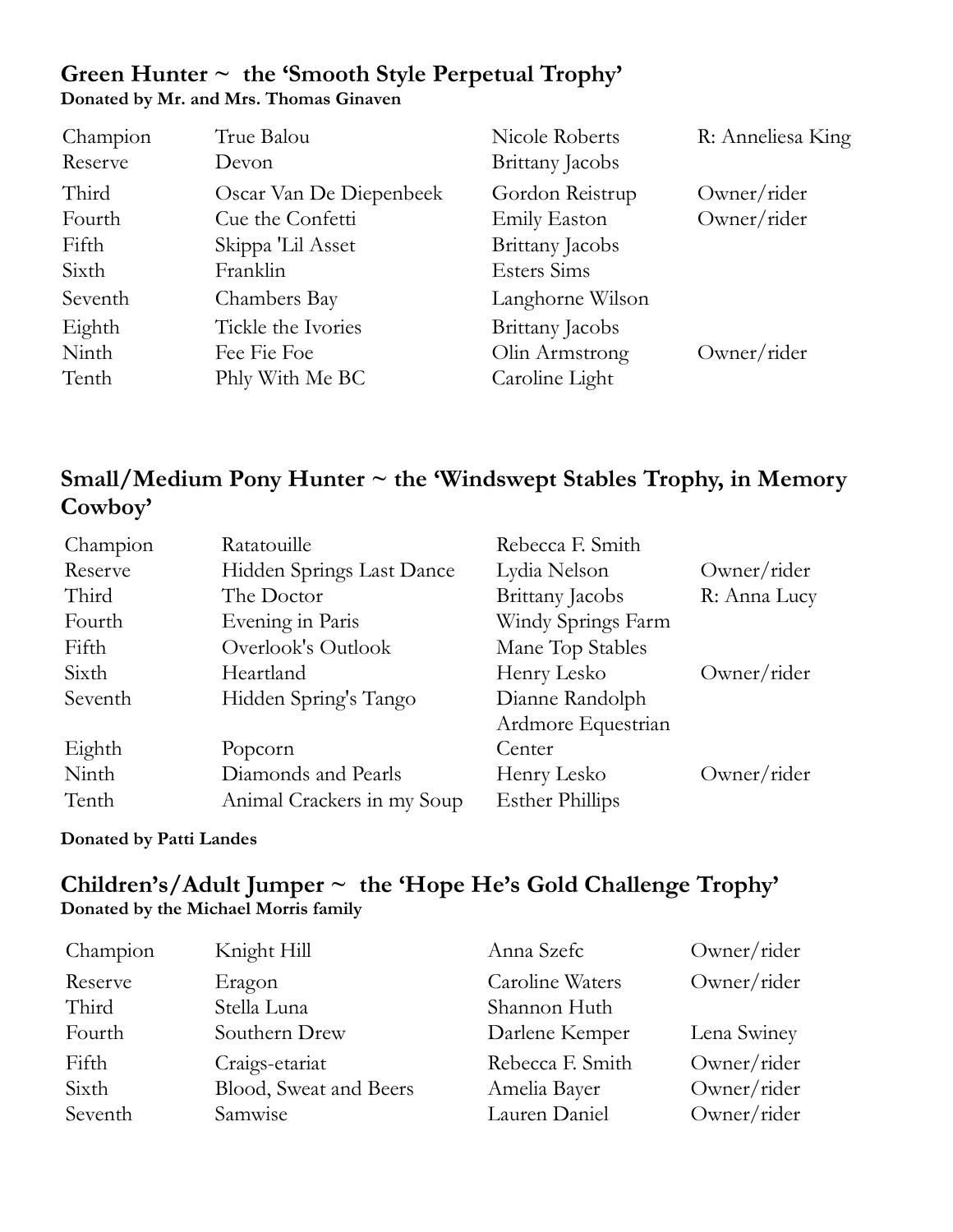## Low Hunter  $\sim$  the 'Purty Neat Memorial Trophy' Donated by Anne Bailey Johnston

| Champion | Capone 7         | Ella Eavers     |             |
|----------|------------------|-----------------|-------------|
| Reserve  | Romantic Getaway | Heather Weaver  | Owner/rider |
| Third    | Ketterle         | Josie Elliott   |             |
| Fourth   | Appalachia       | Kelsey Shrader  | Owner/rider |
| Fifth    | Epic             | Sarah Irvine    |             |
| Sixth    | Keepsake         | Courtney Watson |             |
| Seventh  | Graceland        | Rebecca Collier | Owner/rider |
| Eighth   | Etiquette        | Ann Turnicky    | Owner/rider |
| Ninth    | Alibi            | Britni Cash     |             |
| Tenth    | Cassius I        | Allison Laferty |             |

## Intermediate Hunter ~ the 'In Memory of Crefield Suzanne Trophy' Donated by Parker Pearson

| Champion | The Doctor                | <b>Brittany</b> Jacobs | R: Anna Lucy |
|----------|---------------------------|------------------------|--------------|
| Reserve  | Chantilly Lace            | Sabrina Forbes         | Owner/rider  |
| Third    | <b>Motorcross</b>         | Pia Zuffoletti         |              |
| Fourth   | Sir William               | Barbara Szefc          |              |
| Fifth    | The Patriot               | <b>Beth Sheely</b>     |              |
| Sixth    | Southern Accents          | Caitlin Unterman       |              |
| Seventh  | Mr. Fix-It                | Vineyard Farm          |              |
| Eighth   | Overlook's Lucka the Draw | Mane Top Stables       |              |
| Ninth    | Mystic Talitha            | Lydia Nelson           | Owner/rider  |
| Tenth    | Feel the Thunder          | Victoria Riordan       | Owner/rider  |

## Level 2 Jumper ~ the 'Prado-Gee Perpetual Trophy' Donated by Michaela Bragg

| Champion | School Boy Q           | Lily Caricofe          | Owner/rider |
|----------|------------------------|------------------------|-------------|
| Reserve  | Knight Hill            | Anna Szefc             | Owner/rider |
| Third    | Big Black Cadillac     | Lisa Flynn             | Owner/rider |
| Fourth   | Calm and Collected     | Sasha Reinhold         | Owner/rider |
| Fifth    | Blood, Sweat and Beers | Amelia Bayer           | Owner/rider |
| Sixth    | Diamond Jubilee        | Britni Cash            |             |
| Seventh  | Samwise                | Lauren Daniel          | Owner/rider |
| Eighth   | Graceland              | Rebecca Collier        | Owner/rider |
| Eighth   | Swan's Glory           | <b>Brittany</b> Jacobs |             |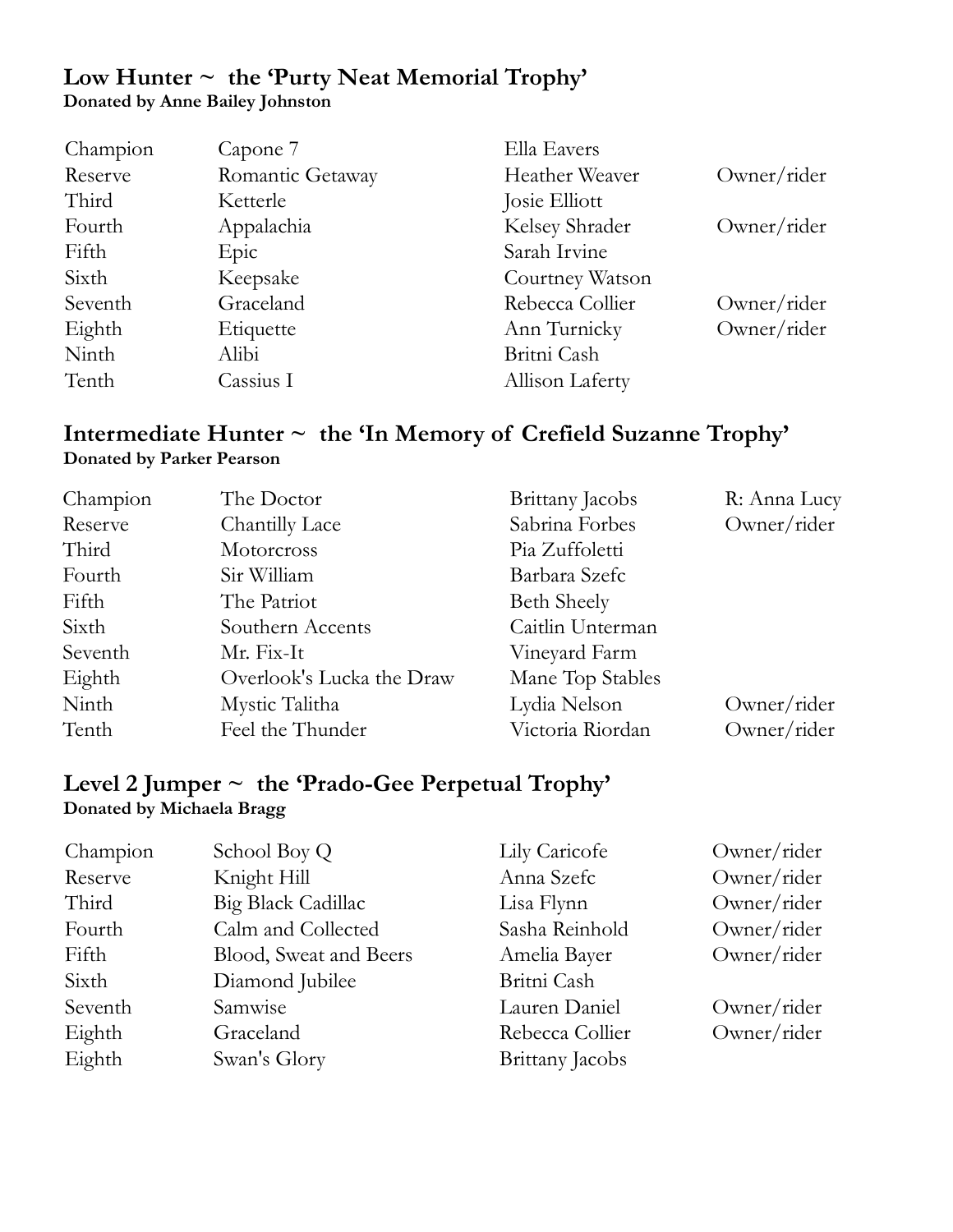## Working Hunter ~ the 'Wallstreet Heir Memorial Trophy' Donated by the Lemon family

| Champion | Graceland    | Rebecca Collier        | Owner/rider |
|----------|--------------|------------------------|-------------|
| Reserve  | Appalachia   | Kelsey Shrader         | Owner/rider |
| Third    | Washington   | Ellie Laferty          | Owner/rider |
| Fourth   | La Di Da     | Sarah Nolley           | Owner/rider |
| Fifth    | Ketterle     | Josie Elliott          |             |
| Sixth    | Swan's Glory | <b>Brittany</b> Jacobs |             |
| Seventh  | Elona        | Jason Berry            |             |
| Eighth   | Knight Hill  | Anna Szefc             | Owner/rider |

## Large Pony Hunter ~ the 'Southern States Large Pony Hunter Trophy' Donated by Southern States

| Cherry Hill's Slipped Off to |                        |             |
|------------------------------|------------------------|-------------|
| Paris                        | Katie Durrer           | Owner/rider |
| Chantilly Lace               | Sabrina Forbes         | Owner/rider |
| Shore Thing                  | Britni Cash            |             |
| Capstone's Roger Dodger      | Sarah Maggi            | Owner/rider |
| Silver Lining                | Elizabeth Self         | Owner/rider |
| Benlea Crimson Tide          | Mane Top Stables       |             |
| Geronimo                     | <b>Bryce Leitch</b>    | Owner/rider |
| Glass Views Star Trekker     | <b>Brittany</b> Jacobs |             |
| H.R. Puff N' Stuff           | <b>Brittany</b> Jacobs |             |
| Puff the Magic Pony          | Windy Springs Farm     |             |
| Wish Come True               | Jenna Walker           | Owner/rider |
|                              |                        |             |

## Level 4/5 Jumper ~ the 'Nine One One Memorial Trophy' Donated by Rebecca Forbes Smith

| Champion | Cobalt de la Pomme Z | Elizabeth Convers Owner/rider |  |
|----------|----------------------|-------------------------------|--|
|          |                      | Mountain View                 |  |
| Reserve  | For Star             | <b>Stables</b>                |  |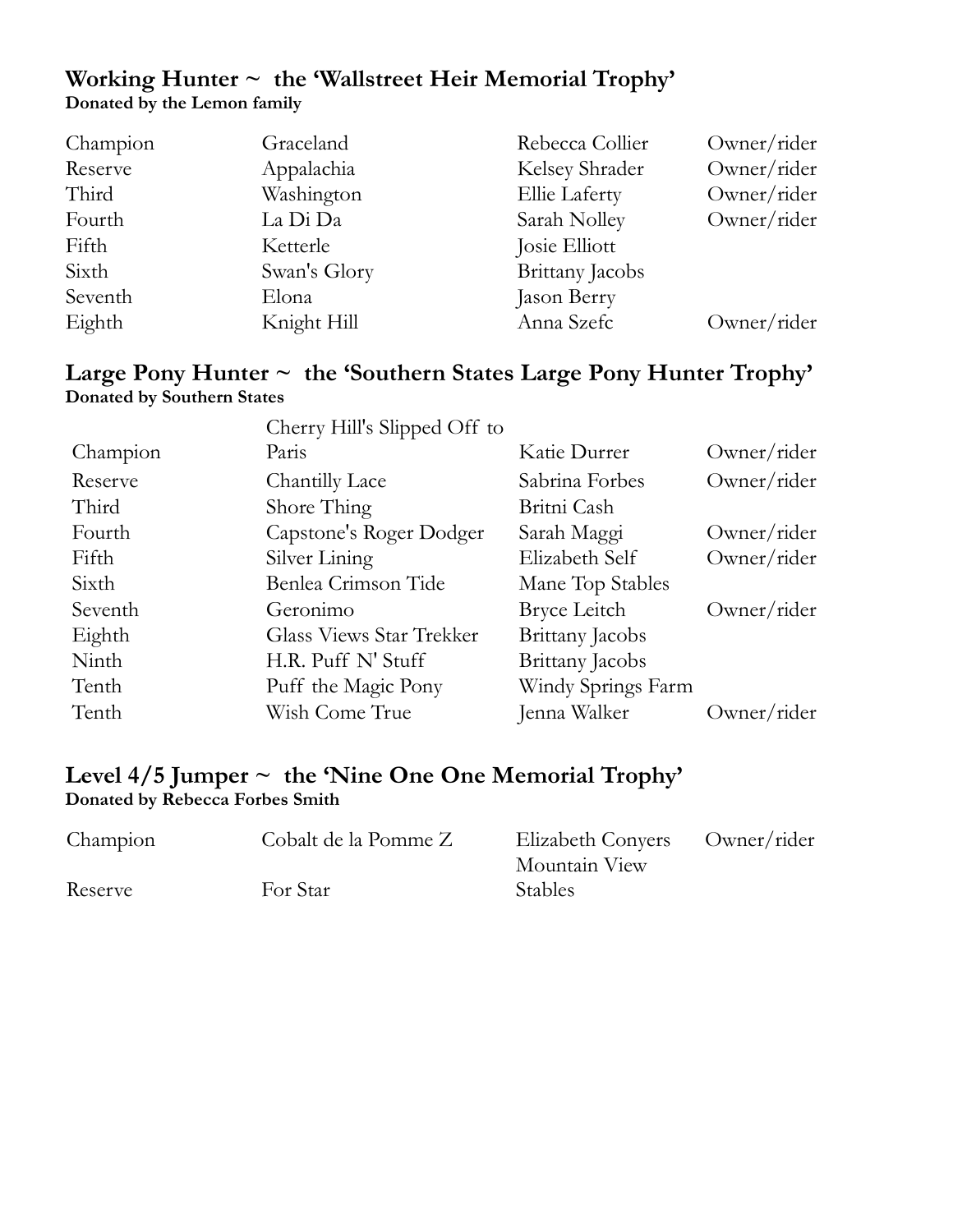#### Adult Amateur Hunter ~ the 'Adult Amateur Trophy' Donated Anonymously

| Champion | Epic                                  | Sarah Irvine       | Christabel Sweeney  |
|----------|---------------------------------------|--------------------|---------------------|
| Reserve  | Nelson van de Hondsbossen Laura Lemon |                    | Owner/rider         |
| Third    | Romantic Getaway                      | Heather Weaver     | R: Kimberly Spetich |
| Fourth   | Carmen                                | The Barracks       |                     |
| Fifth    | Don Perignon                          | Brianne Lefanowicz | Owner/rider         |
| Sixth    | The Great Gatsby                      | Caroline Leeth     | Owner/rider         |
| Seventh  | Appalachia                            | Kelsey Shrader     |                     |
| Eighth   | La Di Da                              | Sarah Nolley       | Owner/rider         |
| Ninth    | Craigs-etariat                        | Rebecca F. Smith   |                     |
| Tenth    | C'mon Carmen                          | Stephanie Guerlain | Owner/rider         |

## Special Children's Hunter ~ the 'Laurel Hill Farm Trophy'

#### Donated by the Cline family

| Champion | R. E. Lee                | Windy Springs Farm Maddie Whitley |             |
|----------|--------------------------|-----------------------------------|-------------|
| Reserve  | Handwritten              | Sarah I. Vagnoni                  | Owner/rider |
| Third    | Formidable Z             | Hannah Rowe                       | Owner/rider |
| Fourth   | Sweetwater               | Brittany Jacobs                   |             |
| Fifth    | Rio's Finale             | Sarah Irvine                      |             |
| Sixth    | Montecristo SCF          | Ava Hogan                         | Owner/rider |
| Seventh  | Alibi                    | Britni Cash                       |             |
| Eighth   | <b>First Dance</b>       | McKenzie Burch                    |             |
| Ninth    | Jabberwocky              | Caitlin Unterman                  |             |
| Tenth    | Glass Views Star Trekker | Brittany Jacobs                   |             |

## Novice Children's/Adult Jumper ~ the 'Chamaco Loco Memorial Trophy'

Donated by Windy Springs Farm

| Champion | <b>High Hopes</b> | Mane Top Stables   |             |
|----------|-------------------|--------------------|-------------|
| Reserve  | On the Spot       | Windy Springs Farm |             |
| Third    | Chessboard        | Dean Rowe          | Owner/rider |
| Fourth   | All Jokes Aside   | Madeline Rutledge  | Owner/rider |
| Fifth    | Callaway          | Chase Daniel       | Owner/rider |
| Sixth    | Turtle Creek      | Mane Top Stables   |             |
| Seventh  | Jump the Moon     | Briley Loan        | Owner/rider |
| Eighth   | Judge             | Mary Nininger      | Owner/rider |
| Eighth   | Monte Cristo      | Aidan Daly         | Owner/rider |
| Tenth    | Energizer Bunny   | Windy Springs Farm |             |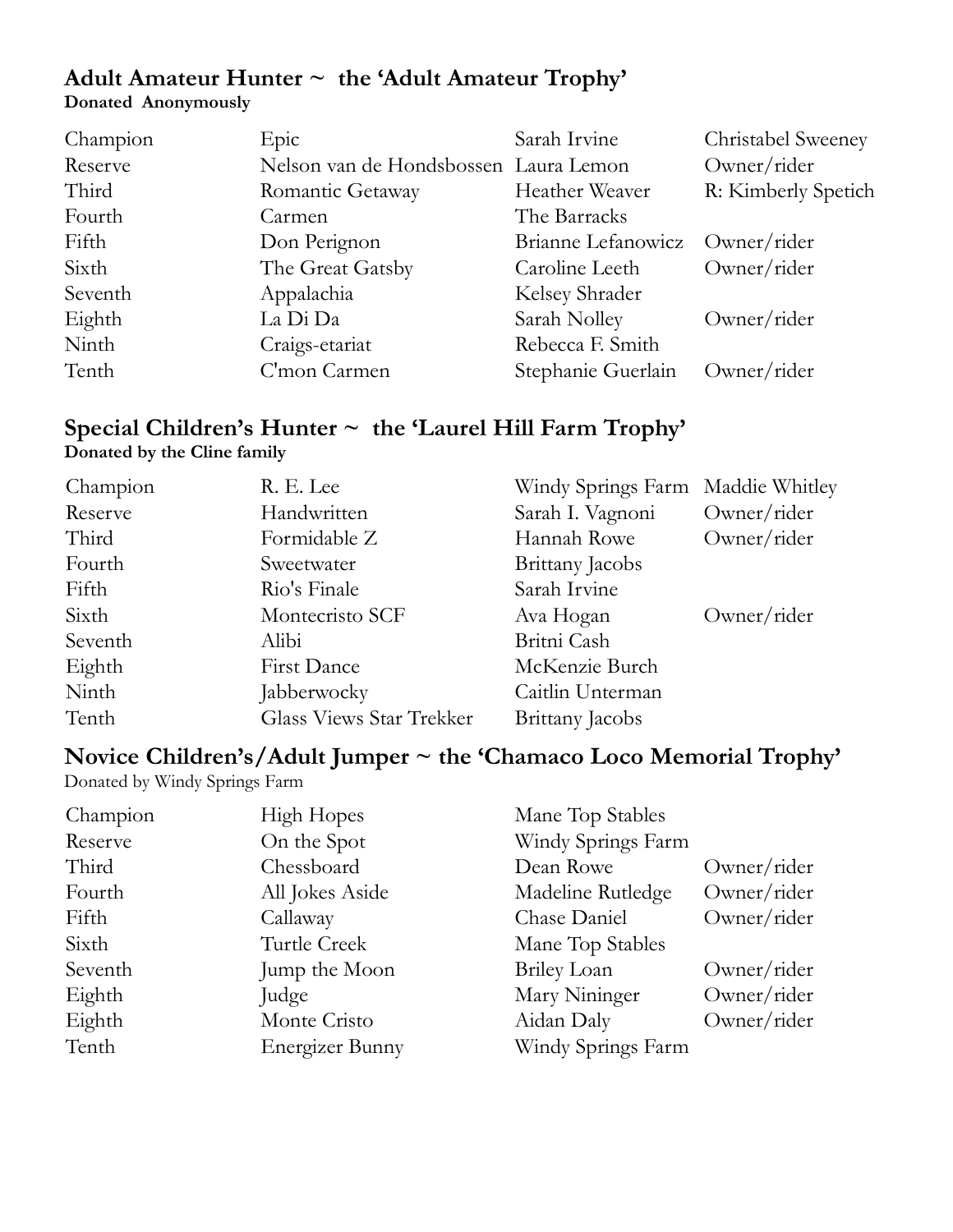## Children's Hunter ~ the 'Mastermind Perpetual Trophy' Donated by Beverly Chenoweth and Cary Chenoweth Braun

| Champion | Strawberry Wine     | Ashley Holsinger |             |
|----------|---------------------|------------------|-------------|
| Reserve  | <b>Emerald City</b> | Ashley Holsinger |             |
| Third    | Ketterle            | Josie Elliott    |             |
| Fourth   | Catch the Stars     | Ariana Bowman    | Owner/rider |
| Fifth    | Alibi               | Britni Cash      |             |
| Sixth    | Windsor's Jalapeno  | Ellie Laferty    | Owner/rider |
| Seventh  | Elona               | Jason Berry      |             |
| Eighth   | Chessboard          | Dean Rowe        | Owner/rider |
| Ninth    | Cue the Confetti    | Emily Easton     | Owner/rider |
| Tenth    | Graceland           | Rebecca Collier  | Owner/rider |

## Special Adult Hunter ~ the 'Shalako Memorial Trophy' Donated by Claudia Brownell

| Imposant           | Elizabeth Vagnoni | Owner/rider                      |
|--------------------|-------------------|----------------------------------|
| I Will If You Will | Annie Shawver     | Owner/rider                      |
| Paddington         | Parker Pearson    | Owner/rider                      |
| Lil Buckaroo       |                   |                                  |
| Silverstone        | Ashley Holsinger  |                                  |
| Etiquette          | Ann Turnicky      | Owner/rider                      |
| Funny Girl         | Courtney Wilson   | Owner/rider                      |
| Leo                | Jason Berry       |                                  |
| Capone 7           | Ella Eavers       | Owner/rider                      |
| Sweetwater         | Brittany Jacobs   |                                  |
|                    |                   | Elizabeth L. Kervatt Owner/rider |

## Low Jumper  $\sim$  the 'Low Jumper Perpetual Trophy' Donated by Darlene Kemper and Kemper Knoll Farm

| Champion | Hello Roo               | Mane Top Stables        |             |
|----------|-------------------------|-------------------------|-------------|
| Reserve  | <b>High Hopes</b>       | Mane Top Stables        |             |
| Third    | Chessboard              | Dean Rowe               | Owner/rider |
| Fourth   | Calm and Collected      | Sasha Reinhold          | Owner/rider |
| Fifth    | Oscar Van De Diepenbeek | Gordon Reistrup         | Owner/rider |
| Sixth    | Solare                  | Darlene Kemper          |             |
| Seventh  | Shakeys Prize           | <b>Billie Rae Croll</b> |             |
| Eighth   | Monte Cristo            | Aidan Daly              | Owner/rider |
| Ninth    | Judge                   | Mary Nininger           | Owner/rider |
| Ninth    | Samwise                 | Lauren Daniel           | Owner/rider |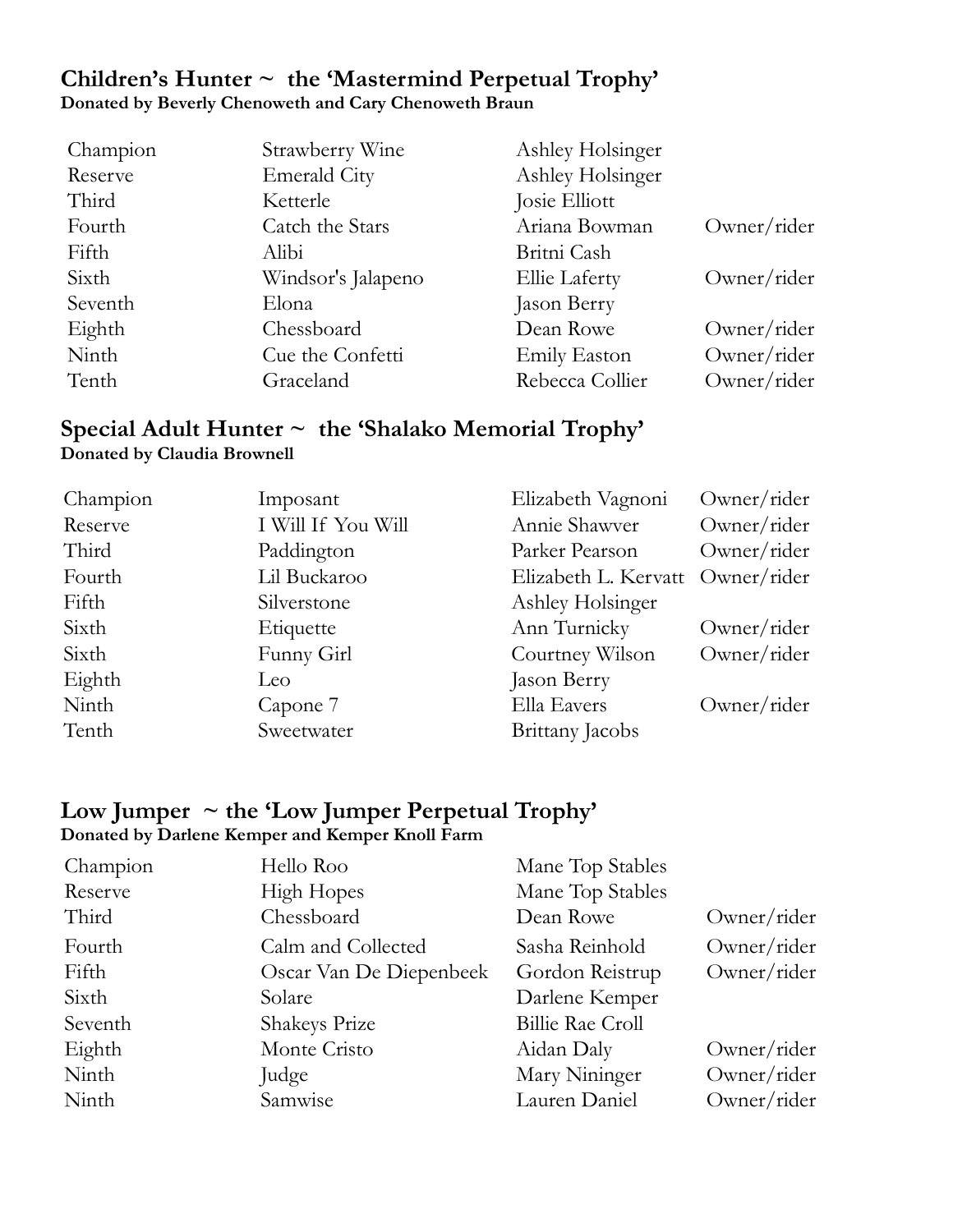## Recognizing winners of the Pony Medal at the Annual Show:

| Champion | Kriston Parr        |
|----------|---------------------|
| Reserve  | Olivia Sell         |
| Third    | Sarah Maggi         |
| Fourth   | <b>Grace Mowery</b> |
| Fifth    | Lizzie Hall         |
| Sixth    | Nia Guinan          |
| Seventh  | Henry Lesko         |
| Eighth   | <b>Bryce Leitch</b> |
| Ninth    | Anna Grace Boteler  |
| Tenth    | Sabrina Forbes      |

## Recognizing winners of the Hunter Seat Medal at the Annual Show:

| Champion | Rebecca Collier  |
|----------|------------------|
| Reserve  | Pia Zuffoletti   |
| Third    | Tabitha Phillips |
| Fourth   | Kate Illemsky    |
| Fifth    | Isabella Karr    |
| Sixth    | Caroline Light   |
| Seventh  | Anna Szefc       |
| Eighth   | Samantha Jurick  |
| Ninth    | Ellie Laferty    |
| Tenth    | Ariana Bowman    |

## Recognizing winners of the Adult Medal at the Annual Show:

| Champion | Lily Peterson        |
|----------|----------------------|
| Reserve  | Christabel Sweeney   |
| Third    | Lena Feingold Swiney |
| Fourth   | Jamison Strasser     |
| Fifth    | Sarah Nolley         |
| Sixth    | Isabel Ammendola     |
| Seventh  | Brianne Lefanowicz   |
| Eighth   | Krissi Dawson        |
|          |                      |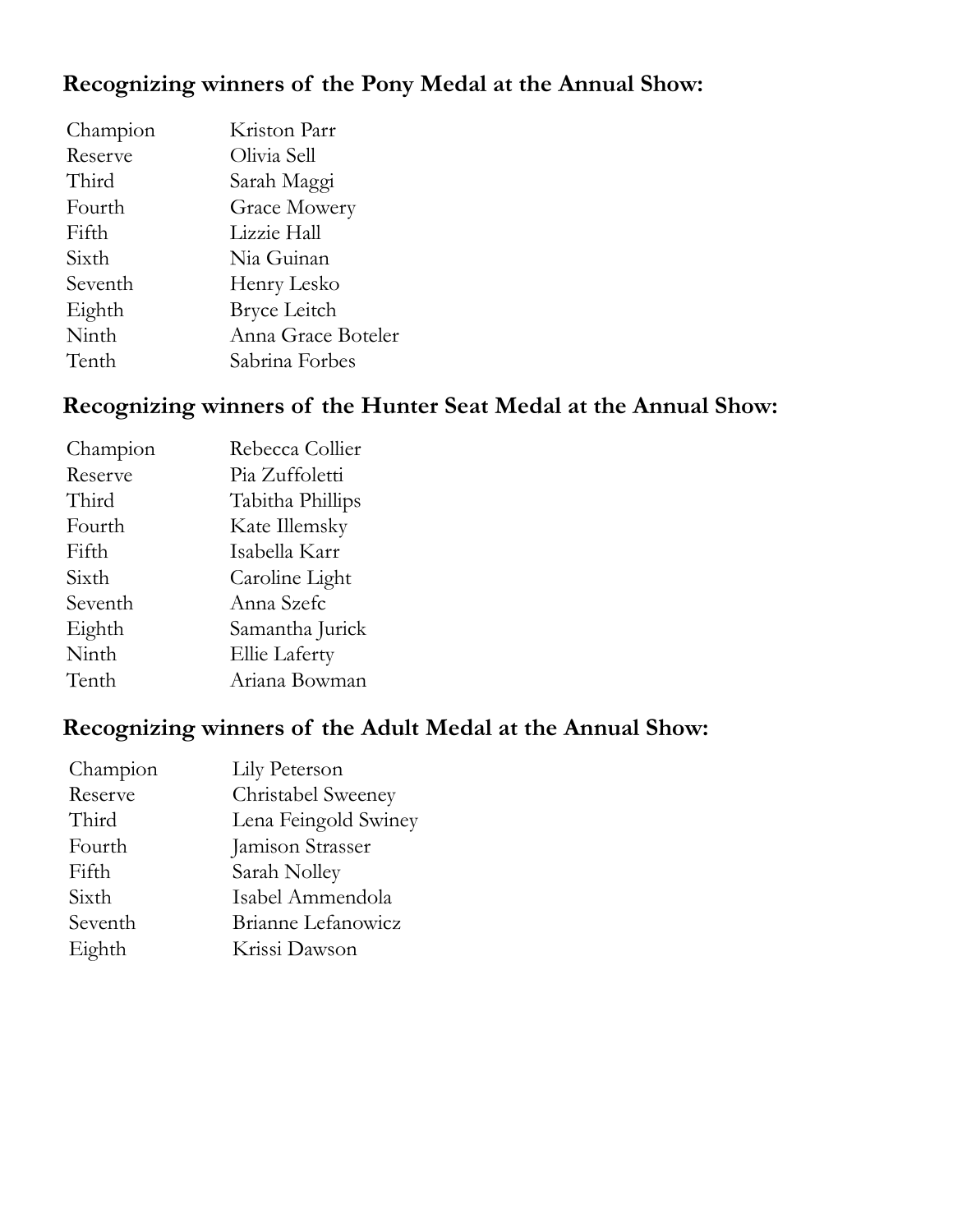## Pre-Beginner Equitation ~ the 'Rising Star Perpetual trophy' Donated by Gabrielle Clauser & family

| Champion | Madison Zipf       |
|----------|--------------------|
| Reserve  | Idella Olmsted     |
| Third    | Jordan Henderson   |
| Fourth   | Penelope Joynes    |
| Fifth    | Claire Rutledge    |
| Sixth    | Catherine Gianinny |
| Seventh  | Ellen Carmichael   |
| Eighth   | Susan Wager        |
| Ninth    | Medora N. Falls    |
| Tenth    | Kaylee Shifflett   |

## Beginner Equitation  $\sim$  the 'In Memory of Rebel Go Lucky Trophy' Donated by Ann & Jeff Shawver

| Champion | Caroline Durrer        |
|----------|------------------------|
| Reserve  | Zelie Rowles           |
| Third    | Analise Eddins         |
| Fourth   | Catherine Gianinny     |
| Fifth    | Palmer Cash            |
| Sixth    | Payton Kite            |
| Seventh  | <b>Esther Phillips</b> |
| Eighth   | London Puckett         |
| Ninth    | Abigail Doughty        |
| Tenth    | Thea Franklin          |

## Junior Equitation on the flat  $14$  & under  $\sim$  the 'Bowles Challenge trophy' Donated by the Bowles family

| Champion | Katie Durrer        |
|----------|---------------------|
| Reserve  | Sabrina Forbes      |
| Third    | Anna Szefc          |
| Fourth   | Anna Grace Boteler  |
| Fifth    | Kriston Parr        |
| Sixth    | Lydia Nelson        |
| Seventh  | McKenzie Burch      |
| Eighth   | Madison Zipf        |
| Ninth    | <b>Briley Loan</b>  |
| Tenth    | <b>Bryce Leitch</b> |
| Tenth    | Ariel Mullins       |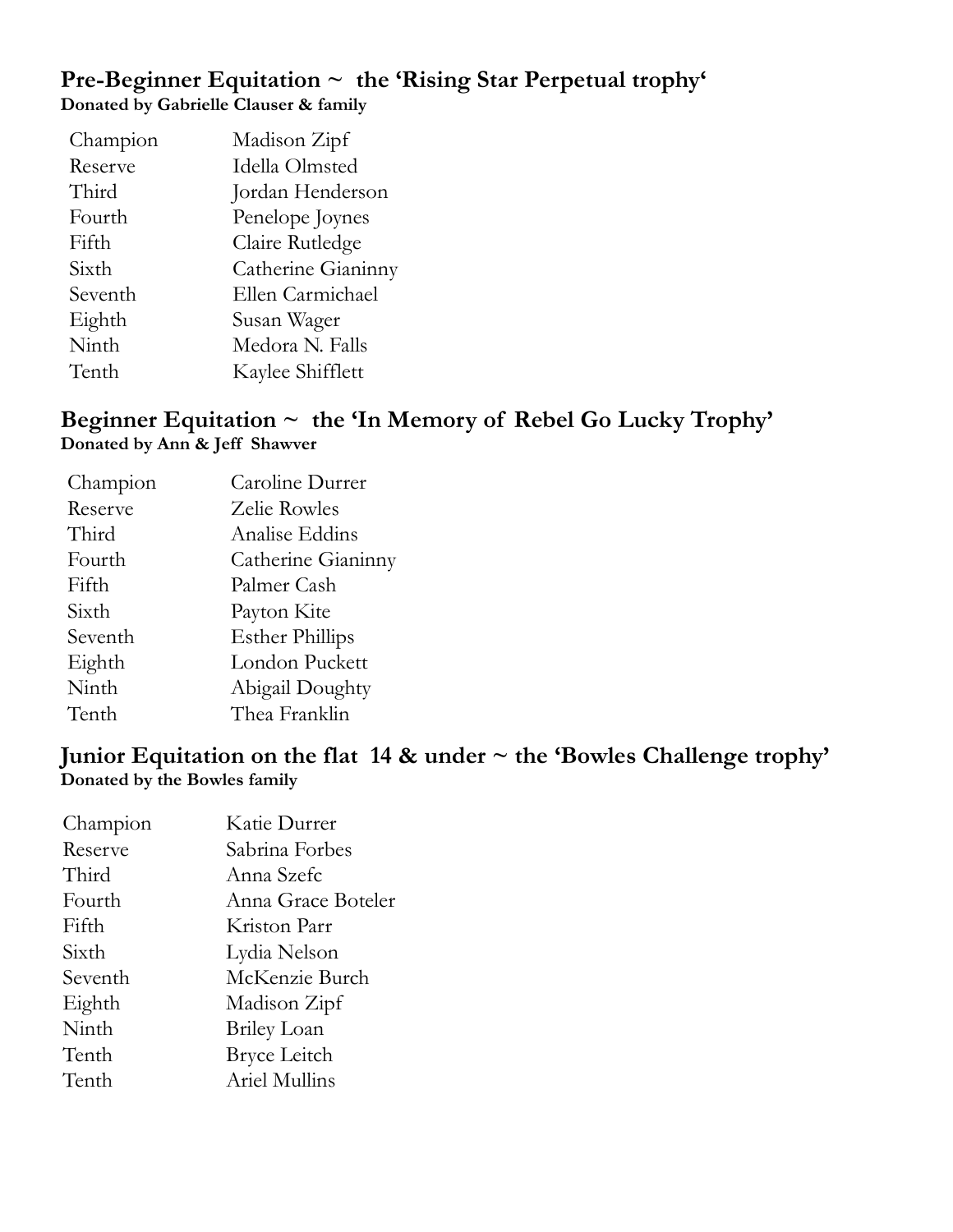#### Junior Equitation on the flat  $15-17 \sim$  the 'Chatham Hall Perpetual Trophy' In honor of 'Just Because'

| Rebecca Collier      |
|----------------------|
| Virginia R. Davis    |
| Hannah Rowe          |
| Tabitha Phillips     |
| Ariana Bowman        |
| Isabella Zipf        |
| Virginia Butler      |
| Libby White          |
| Ashton Kerkam        |
| <b>Ellie Laferty</b> |
| Pia Zuffoletti       |
|                      |

## Adult Equitation on the Flat  $\sim$  the 'Sweet Briar College Perpetual Trophy' Donated by Sweet Briar College

| Champion | Casey Self       |
|----------|------------------|
| Reserve  | Annie Shawver    |
| Third    | Isabel Ammendola |
| Fourth   | Jamison Strasser |
| Fifth    | Laura Lemon      |
| Sixth    | Krystal Dawson   |
| Seventh  | Ann Turnicky     |
| Seventh  | Lena Swiney      |
| Seventh  | Megan Heffernan  |
| Tenth    | Aidan Daly       |

## High Point Rider 12 & under ~ the 'Mack Daddy Farm Challenge Trophy'

Donated by the Bowles family

Champion Sabrina Forbes

#### Show Jumper of the Year  $\sim$  the 'Step-N-Time Perpetual Trophy' Donated by Windy Hill Stables

Champion Cobalt de la Pomme Z Elizabeth Conyers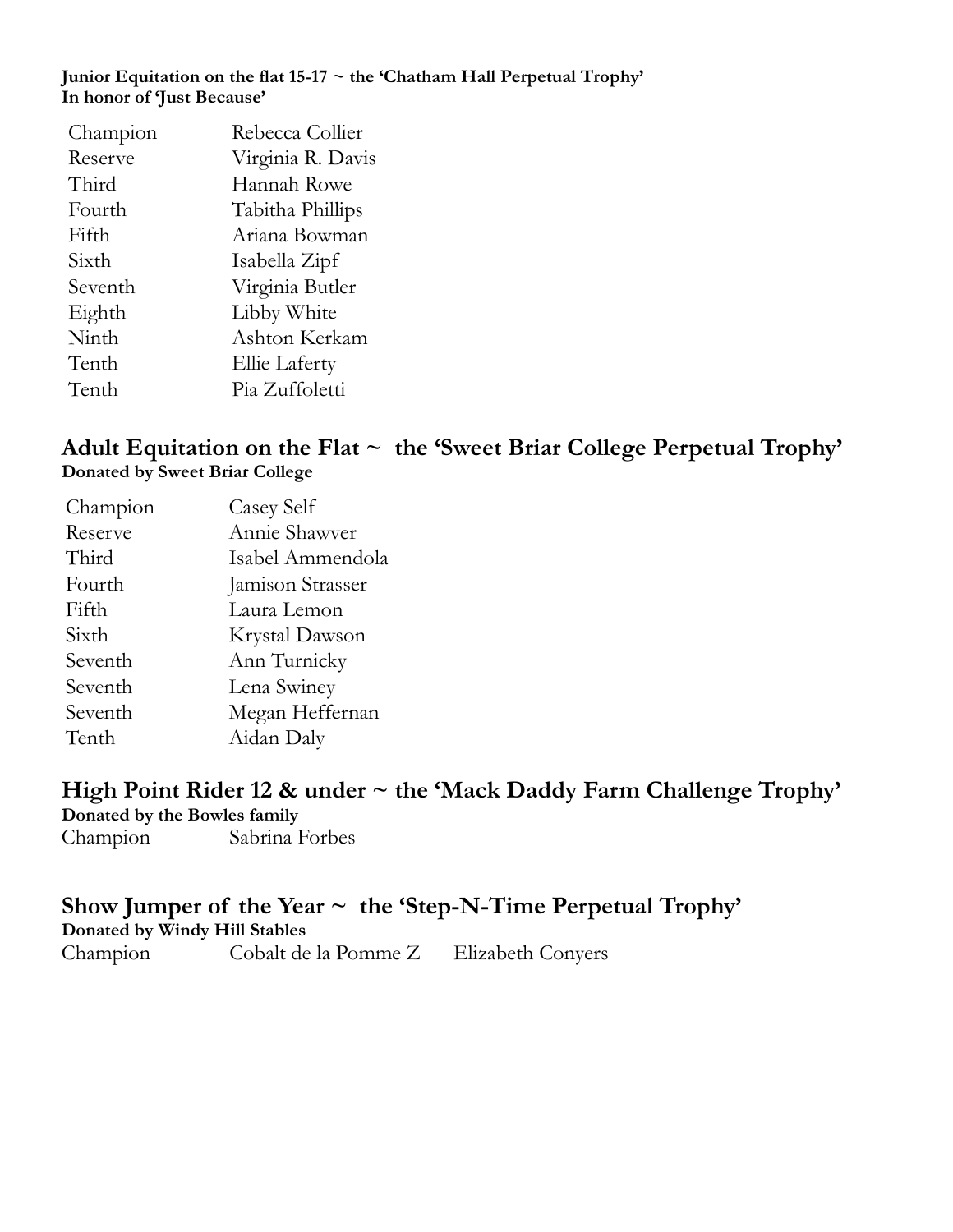## Hunter Pleasure Pony ~ the 'Cozart family Trophy' Donated by the Cozart family

| Champion | Cisco Kid             | Windy Springs Farm             |             |
|----------|-----------------------|--------------------------------|-------------|
| Reserve  | Spring Fling          | Catherine Gianinny Owner/rider |             |
| Third    | Designer Socks        | Caroline Leeth                 |             |
| Fourth   | Hidden Spring's Tango | Dianne Randolph                |             |
|          |                       | Ardmore Equestrian             |             |
| Fifth    | My Ballerina          | Center                         |             |
| Sixth    | Let's Be Friends      | Ashley Holsinger               |             |
| Seventh  | The Patriot           | <b>Beth Sheely</b>             |             |
| Eighth   | Dixie Charm           | Mane Top Stables               |             |
| Ninth    | Chantilly Lace        | Sabrina Forbes                 | Owner/rider |
|          | Overlooks Blonde      |                                |             |
| Tenth    | Bombshell             | Mane Top Stables               |             |

## Junior Hunter Pleasure Horse ~ the 'Cher Trophy' Donated by the Perkins family

| Champion | Rocky $Z$                                   | Mane Top Stables |                      |
|----------|---------------------------------------------|------------------|----------------------|
| Reserve  | Southern Accents                            | Caitlin Unterman | R:Lillian Cunningham |
| Third    | The Knight at Dublin Castle Virginia Butler |                  | Owner/rider          |
| Fourth   | Harry Potter                                | Britni Cash      |                      |
| Fifth    | Legal Bug                                   | Medora N. Falls  | Owner/rider          |
| Sixth    | Handwritten                                 | Sarah I. Vagnoni | Owner/rider          |
| Seventh  | Kira                                        | Emily Helmick    |                      |
| Eighth   | Jabberwocky                                 | Caitlin Unterman |                      |
| Ninth    | Never Been Better                           | Ashley Holsinger |                      |
| Tenth    | Toronto                                     | Hannah Rowe      | Owner/rider          |

#### Level 3 Jumper  $\sim$  the 'Country Mile Trophy' Donated by Country Mile Farm

| Champion | Southern Drew        | Darlene Kemper           |             |
|----------|----------------------|--------------------------|-------------|
| Reserve  | Swan's Glory         | <b>Brittany</b> Jacobs   |             |
| Third    | Cobalt de la Pomme Z | <b>Elizabeth Conyers</b> | Owner/rider |
| Fourth   | Knight Hill          | Anna Szefc               | Owner/rider |
| Fifth    | Elona                | Jason Berry              |             |
| Sixth    | Craigs-etariat       | Rebecca F. Smith         | Owner/rider |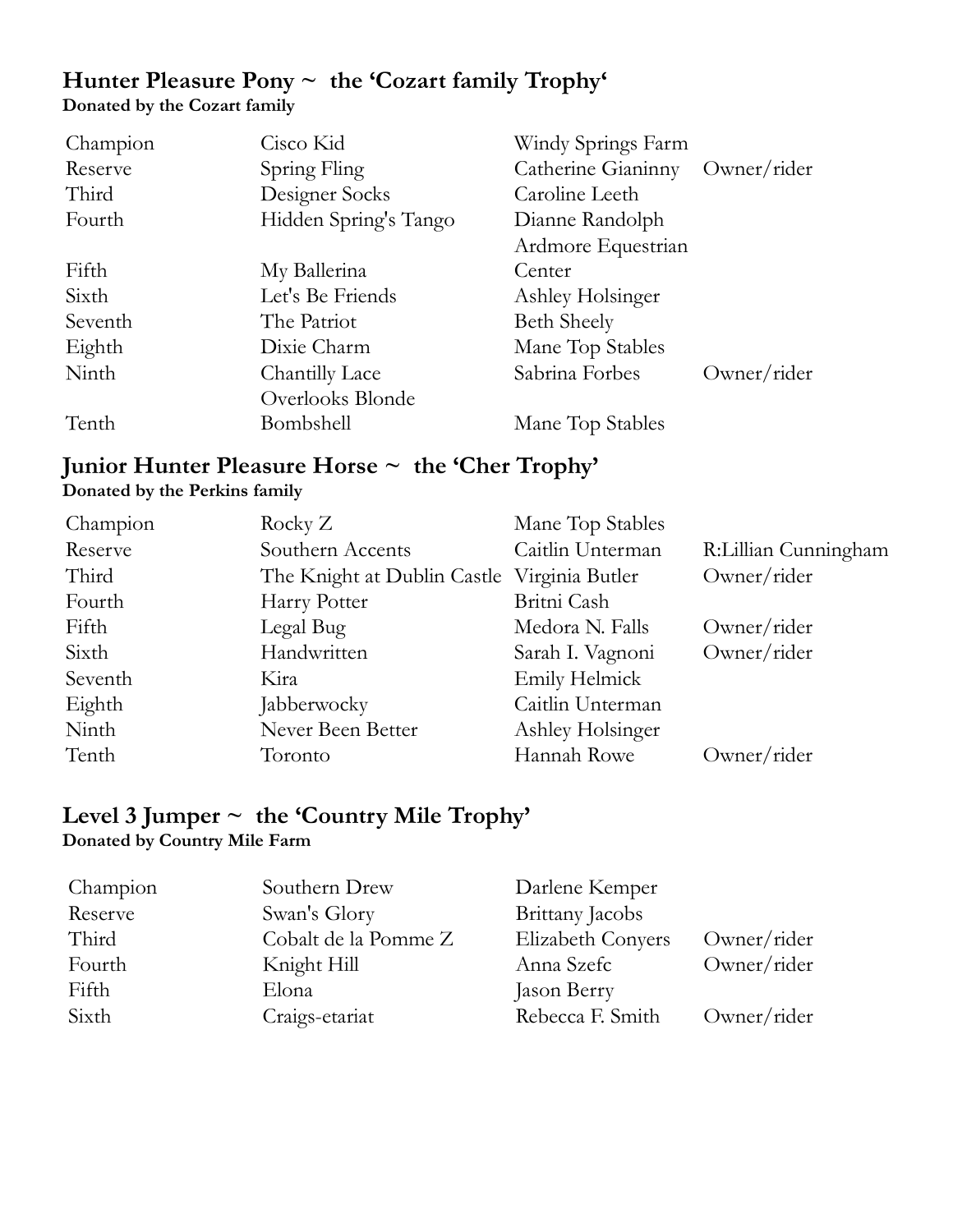## Adult Hunter Pleasure Horse ~ the 'in Memory of Akeela Trophy' Donated by Jennifer Baldwin

| Champion | Joker                     | Ella Eavers            | Owner/rider |
|----------|---------------------------|------------------------|-------------|
| Reserve  | Storytime                 | <b>Holly Bailey</b>    | Owner/rider |
| Third    | Overlook's Lucka the Draw | Mane Top Stables       |             |
| Fourth   | True Balou                | Nicole Roberts         | Owner/rider |
| Fifth    | Exact                     | Elizabeth Bailey       | Owner/rider |
| Sixth    | After Eight               | Ann Turnicky           | Owner/rider |
| Seventh  | Tickle the Ivories        | <b>Brittany</b> Jacobs |             |
| Eighth   | Divine Mercy              | Andrea Boggs           | Owner/rider |
| Ninth    | Maxwell Smart             | Britni Cash            |             |
| Tenth    | Roaring Run Power Play    | Vineyard Farm          |             |

## Top Ten Thoroughbred

## Sponsored by Elizabeth Vagnoni

| Champion | Epic / Adult Amateur                     | Sarah Irvine      | Christabel Sweeney |
|----------|------------------------------------------|-------------------|--------------------|
|          | Jabberwocky / Special                    |                   |                    |
| Reserve  | Children's                               | Caitlin Unterman  |                    |
| Third    | Chessboard / Low Jumper                  | Dean Rowe         | Owner/rider        |
|          | Chambers Bay / Green                     |                   |                    |
| Fourth   | Hunter                                   | Langhorne Wilson  |                    |
|          | Blood, Sweat & Beers /Level              |                   |                    |
| Fifth    | 2 Jumpers                                | Amelia Bayer      | Owner/rider        |
| Sixth    | Z Town / Adult Amateur                   | Jamisson Strasser | Owner/rider        |
| Seventh  | B-Side / Special Adult                   | Amanda Bozack     | Owner/rider        |
| Eighth   | Fan Club / Special Adult                 | Jacklyn Clement   | Owner/rider        |
| Ninth    | Toronto / Special Children's Hannah Rowe |                   | Owner/rider        |